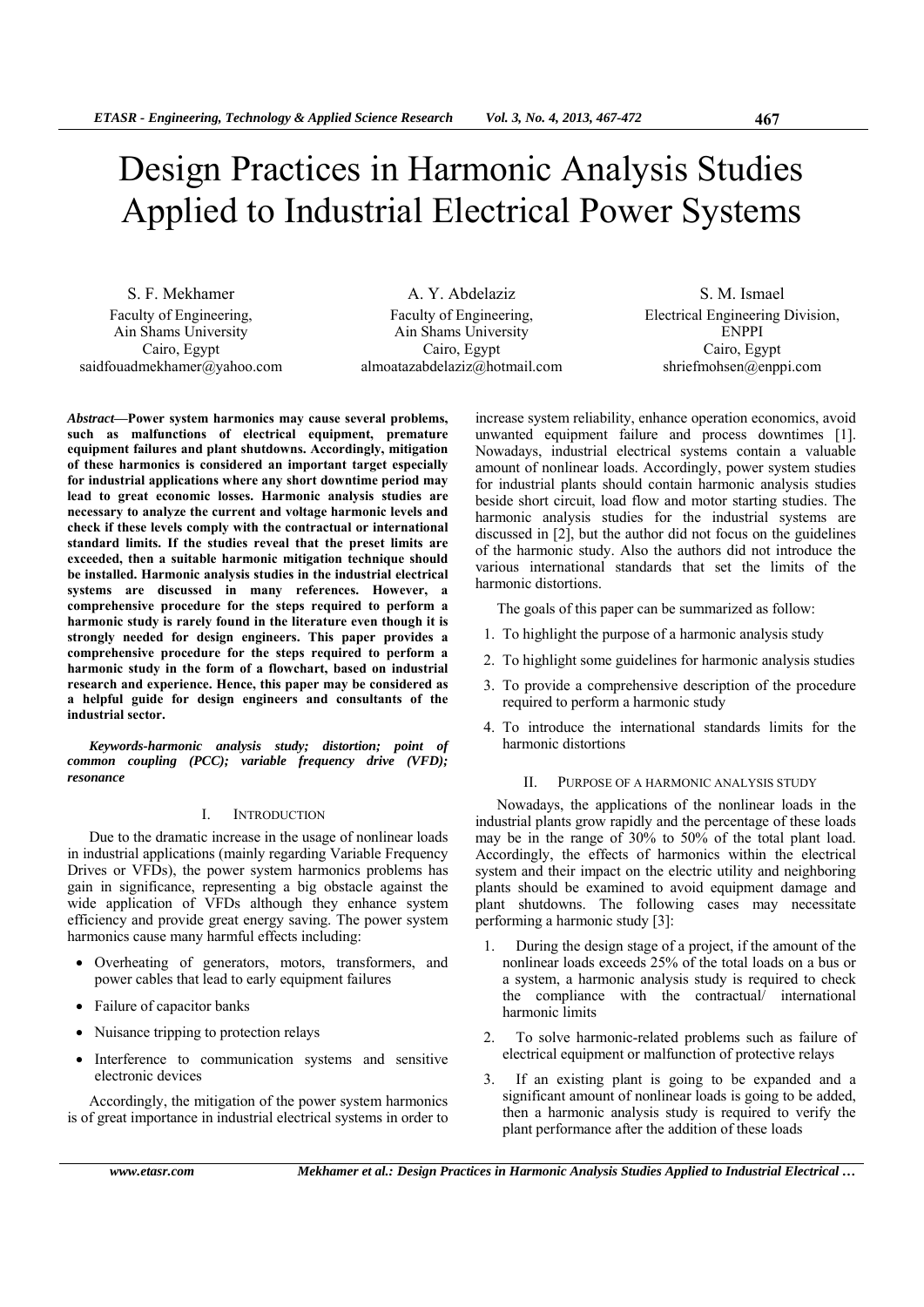- 4. If a capacitor bank is installed in any electrical networks that contain many nonlinear loads, then a harmonic analysis is required to check the possibility of resonance occurrence
	- III. GUIDELINES FOR HARMONIC ANALYSIS STUDIES

## *A. Harmonic Sources*

All nonlinear loads are defined also as harmonic sources, as clearly shown in Figure 1, because they draw non-sinusoidal currents when a sinusoidal voltage is applied. The nonlinear load acts as a source of harmonic currents in power system, thus causing voltage distortions at the various system buses due to the harmonic voltage drops across the system impedances.



Fig. 1. Effect of a nonlinear load on the current waveform

To perform a harmonic study, the design engineer must identify the available harmonic sources and the harmonic currents generated by these harmonic sources. There are three options available for the design engineer to determine the harmonic currents, as described below:

- a. To measure the generated harmonics from each harmonic source (time-consuming option, applicable only in case of existing plants)
- b. To calculate the generated harmonic currents by using suitable mathematical analysis (may require extensive manual and time-consuming calculations)
- c. To use typical values based on computerized softwares libraries or based on the available data from the nonlinear load's manufacturer

Practically, options (a) and (c) are the most used options and provide reasonable results.

The following are the main sources of harmonics in industrial applications [4]:

### *1) Saturable Magnetic equipment:*

There are various saturable magnetic equipment that cause harmonic problems such as:

a. Rotating machines, rotating machines like induction motors may act as sources of the third harmonic currents when they are operating in abnormal or overloaded conditions.

- c. Transformer harmonics, transformers create harmonics when they are overexcited. In addition, the transformer inrush currents may contain some even harmonics, but the duration is rather limited.
- d. Generator harmonics, voltage harmonics are created from the synchronous generators due to the non-sinusoidal distribution of the flux in the air gap. Selection of suitable coil-span factor (called also pitch factor) can significantly reduce the voltage harmonics from the generators.
- *2) Power Electronic Devices:*

There are various power electronic devices that cause harmonic problems such as:

- a. Variable Frequency Drives (VFDs) used in fans and pumps
- b. Switched mode power supplies (SMPS), used in instruments and personal computers
- c. High voltage DC transmission stations (HVDC)
- d. Static VAR compensators
- e. Uninterruptable power supply systems (UPS)
- f. Battery charger systems
- g. Flexible AC transmission systems (FACTS)
- h. AC and DC arc furnaces in steel manufacturing plants

#### *B. Resonance*

The inductive reactance increases as the frequency increases as follow:

$$
X_{\iota} = 2.\pi.F.L \tag{1}
$$

where:

*X<sub>L</sub>*: Inductive reactance

*F* : System frequency

*L* : Inductance

While the capacitive reactance decreases as the frequency increases as follows:

$$
X_c = I \quad / \quad (2.\pi.F.C) \qquad (2)
$$

where: *X<sub>C</sub>*: Capacitive reactance

*C* : Capacitance

Due to the opposite characteristics of the inductive and capacitive reactances, there must be a frequency at which  $X_L$ equals  $X_C$ . This condition of equal and opposite reactances is called "resonance". Most of the power system elements are inductive. Accordingly, the presence of shunt capacitors used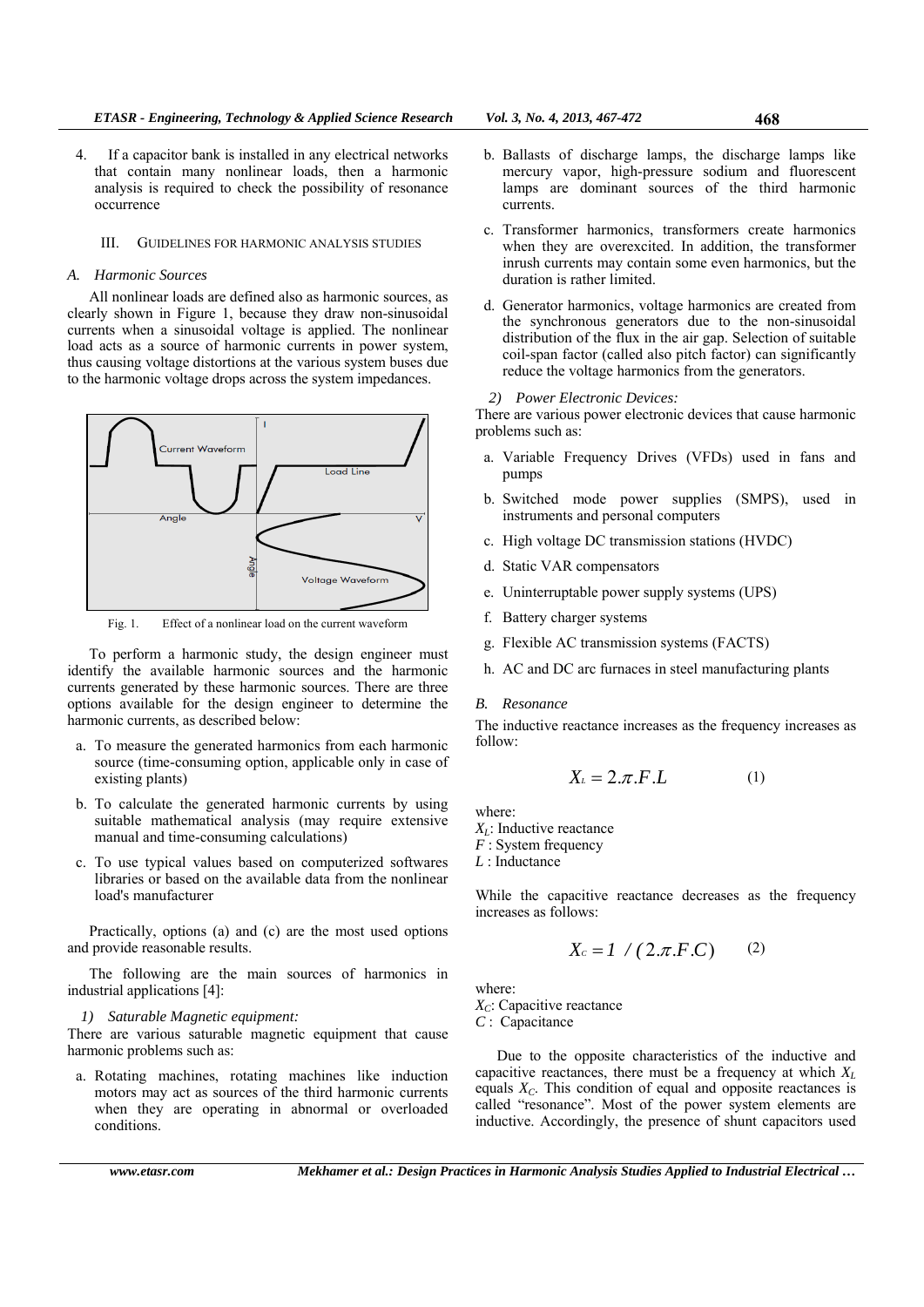for power factor correction or harmonic filtering can increase the probability of resonance occurrence. There are two types of resonance, the series resonance and the parallel resonance. The harmful effect of the series resonance may be the flow of excessive harmonic currents through the network elements. These excessive currents cause nuisance tripping to the protection relays, overheating of cables, motors, and transformers and premature failure to the electrical equipment. The harmful effect of the parallel resonance may be the presence of excessive harmonic voltages across the network elements. These excessive harmonic voltages cause dielectric breakdown of the electrical equipment's insulation [3].

### *1) Series Resonance:*

The series resonance occurs when an inductor and a capacitor are connected in series and they resonate together at a certain resonance frequency. An example of the series resonant circuit is shown in Fig. 2. This AC circuit is said to be in resonance when the inductive reactance  $X_L$  is equal to the capacitive reactance  $X_C$ .



Fig. 2. AC circuit representing an example for the series resonance

#### *2) Parallel Resonance:*

The parallel resonance occurs when an inductor and a capacitor are connected in parallel and they resonate together at a certain resonance frequency. There are many forms of parallel resonant circuits. A typical parallel resonant circuit is shown in Figure 3. This circuit is said to be in parallel resonance when  $X_L = X_C$  similar to the series resonance.



Fig. 3. AC circuit representing an example for the parallel resonance

#### *C. Tools of performing a harmonic analysis study:*

The harmonic analysis study can be performed by any of the following tools:

- a. *Manual calculations*, which are limited to small-size networks since they are very complicated and susceptible to errors.
- b. *Field measurements*, which are often used as a verification of the design, or as a preliminary diagnosis of a field problem.
- c. *Digital computer simulations*, which nowadays are the most convenient and economical method for analyzing system harmonics

#### *D. Power System Modeling:*

At the presence of harmonics, the electrical system elements models must be updated to encounter for the presence of higher frequencies in the system rather than the power frequency (50 Hz or 60 Hz). Details for electrical system elements models under harmonics distortions can be found in [3].

## *E. Types of Analyses Performed during the Harmonic Analysis:*

There are two main types of analyses that could be performed during harmonic analysis [2]:

- a. *Current and voltage distortion analysis*, in which the individual and total current and voltage harmonic distortions are calculated at the various buses then the results are compared with the relevant contractual limits.
- b. *Impedance versus frequency analysis*, in which a plot of the system impedance at various buses is plotted against the frequency. This analysis is important in predicting the system resonances prior to energizing the electrical system. A peak in the impedance plot indicates a parallel resonance while a valley in the impedance plot indicates a series resonance.

#### IV. STEPS OF PERFORMING A HARMONIC ANALYSIS STUDY

If a harmonic analysis study is required to be performed due to any of the cases described in section (II), the following steps should be followed:

- a. Obtain the electrical system one-line diagram and highlight the available nonlinear loads, capacitor banks and medium voltage cables of long length within the industrial system.
- b. Highlight the point of common coupling (PCC) which is the point that connects the industrial network with the utility or with the neighboring plant.
- c. Highlight the in-plant system buses that are expected to be affected from harmonic distortions.
- d. Gather the harmonics-related data of all nonlinear loads within the plant.
- e. Obtain, from the utility company, the relevant data of current and voltage harmonics at the contractual PCC including the minimum and maximum short circuit fault levels and the permissible limits on voltage and current harmonics because the allowable harmonic limits vary from country to country.
- f. Model the electrical network using any of the commercially available softwares such as the electrical transient analyzer program (ETAP).
- g. Perform the harmonic analysis for the electrical network at the various possible operating scenarios.
- h. Check the individual and total voltage and current distortion levels at the interested system buses and at the PCC.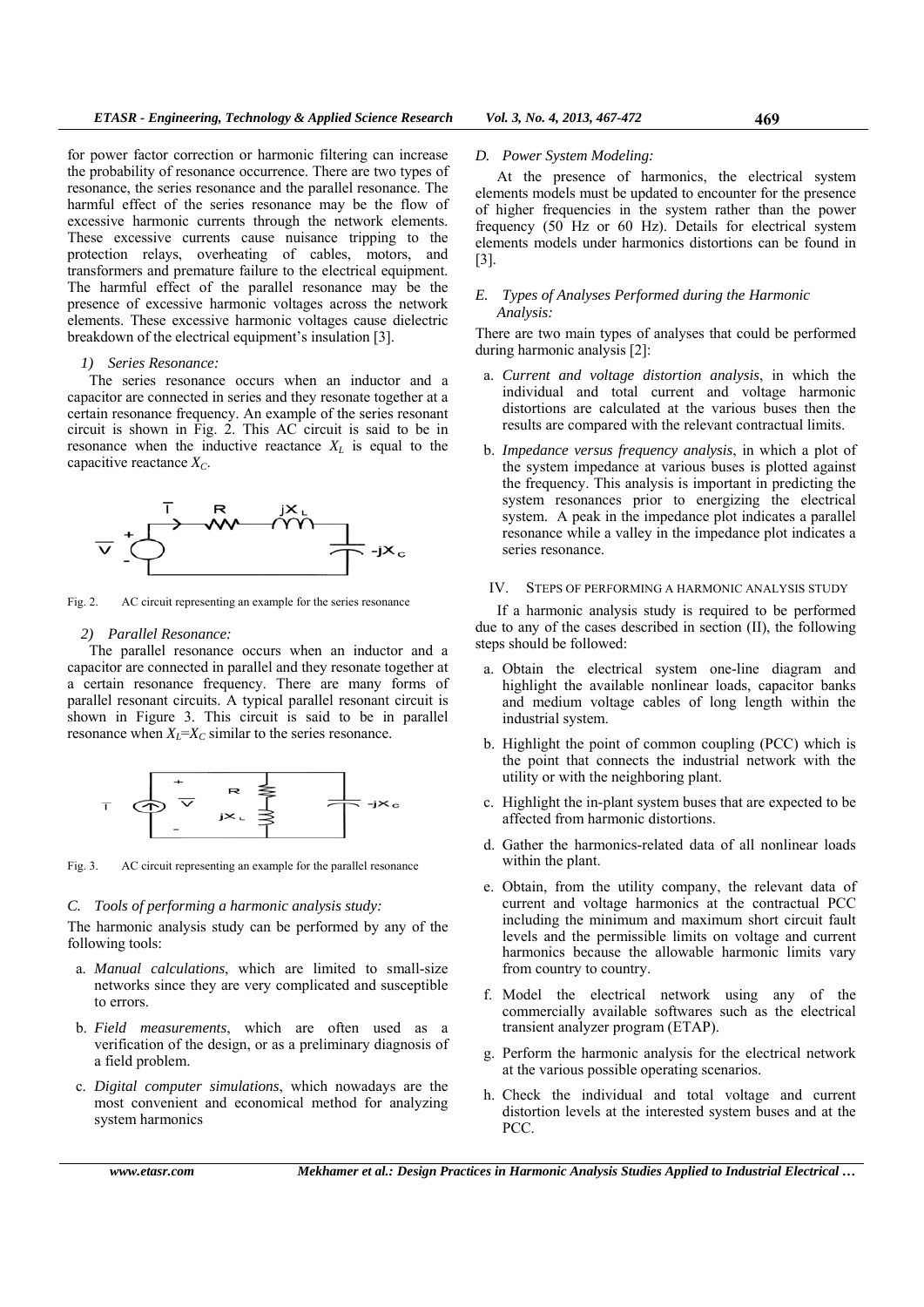- j. If the harmonic distortion results exceed the allowable limits, select an appropriate harmonic mitigation solution and the optimum insertion point for that solution. Further details about this point are introduced in section (V).
- k. Re-perform the harmonic analysis study after adding the harmonic mitigation technique to ensure compliance with the contractual / international harmonic limits.

An extensive literature review over the past twenty years leads to the fact that there is no single article that summarizes the steps required to perform a harmonic analysis study even though the importance of this procedure for the design engineers. The comprehensive flowchart presented in Figure 4 provides this novel helpful approach.

V. SELECTION OF THE HARMONIC FILTER'S INSERTION POINT

Even if the design engineer selects the optimum harmonic mitigation technique for his plant, among the available harmonic mitigation solutions in the market [5], then the filter insertion point should be studied carefully as it greatly affects system performance [6]. As shown in Figure 5, the possible filter insertion points can be classified into three categories as follow:

# *A. Local Harmonic Mitigation*

In this mode of mitigation, the shunt type (passive or active) harmonic filter is directly connected to the nonlinear load terminals. This mode is efficient if the number of nonlinear loads is limited and the power of each nonlinear load is significant compared to the total plant power. Circulation of harmonic currents in the electrical network is avoided, thus the harmonic impact on the upstream network elements is minimized.

# *B. Semi-Global Harmonic Mitigation*

In this mode of mitigation, the shunt type (passive or active) harmonic filter is connected to the input of the LV subdistribution switchboard. Accordingly, the filter treats several sets of nonlinear loads. This type of compensation is ideal in presence of multiple nonlinear loads each having low rated power. A practical example of this mode is found in commercial buildings where a harmonic filter may be found on each floor of the building.

# *C. Global Harmonic Mitigation*

This mode of mitigation is more concerned with meeting the contractual harmonic limits at the (PCC) than the reduction of the in-plant harmonics. The major drawback of this mitigation mode is that the harmonic currents are allowed to circulate in the electrical network. Thus, the various electrical elements within the plant will be subjected to harmful harmonic impact.

# VI. INTERNATIONAL HARMONIC STANDARDS

The purpose of imposing strict limits on the harmonics emissions is to ensure that the current and voltage distortions at the PCC are kept sufficiently low. Thus, the other customers connected at the same point are not disturbed. The international standards related to harmonic distortion limits can be classified as follows:

- *A. Standards specifying limits for individual nonlinear equipment*
- $\bullet$  IEC 61000-3-2 [7], which specifies the current harmonic limits for low voltage equipment that has an input current less than 16 A.
- IEC 61000-3-12 [8], which specifies the current harmonic limits for an equipment that has an input current between 16A and 75A
- IEC 61800-3 [9], which specifies the electro-magnetic compatibility (EMC) requirements of the adjustable speed drive systems

As noticed, the above standards are for small rating and low voltage harmonic loads only. In addition, the above standards do not set limits on the overall distribution network.

- *B. Standards specifying limits for electrical networks*
- IEEE 519-1992 [10], this document introduces many useful recommended practices for harmonics control in electrical networks. This document is widely used in the industrial sector and many consultants/clients use the limits indicated in it as contractual limits within their specifications.
- IEC 61000-3-6 [11], this specification performs an assessment of the harmonic emission limits for distorting loads in medium voltage and high voltage power systems. Up till now, this specification is not widely used in the industrial sector because it is rather new (punlished in 2008).
- British engineering recommendation G5/4-1 [12], this document provides some helpful engineering recommendations for establishing the allowable harmonic limits of the voltage distortions in the United Kingdom.

# VII. IEEE 519-1992 HARMONIC LIMITS

# *A. Harmonic current distortion limits*

Harmonic current distortion limits are introduced in the IEEE 519-1992. A summary of these current harmonic limits is shown in Table I. Setting limits for the current harmonic levels protects the utility company and the other utility consumers connected on the same feeder.

### where:

 $I_{SC}$ : maximum short circuit current at PCC

 $I_1$  or  $I_L$ : maximum demand load current (fundamental frequency component) at PCC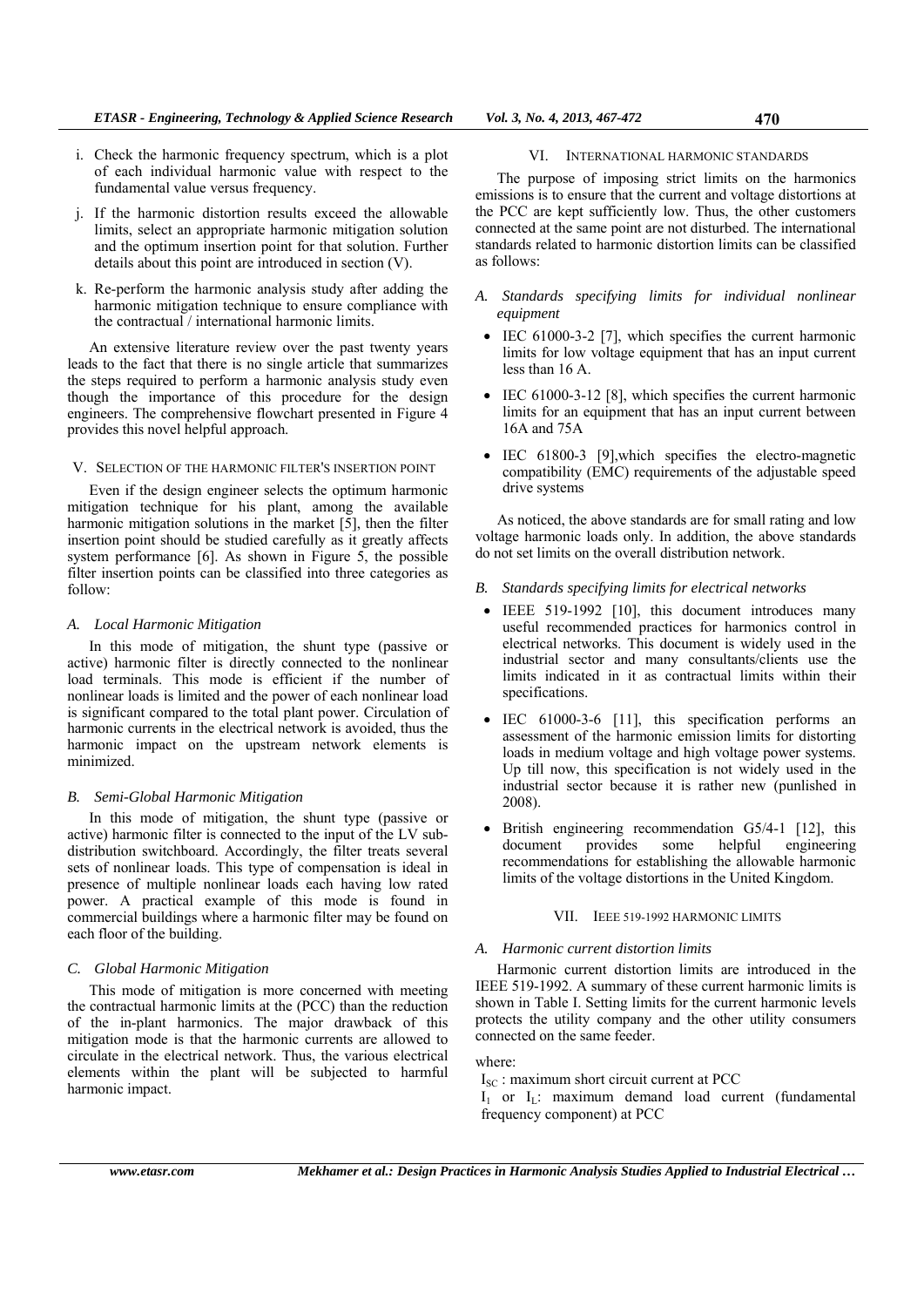



*www.etasr.com Mekhamer et al.: Design Practices in Harmonic Analysis Studies Applied to Industrial Electrical …*